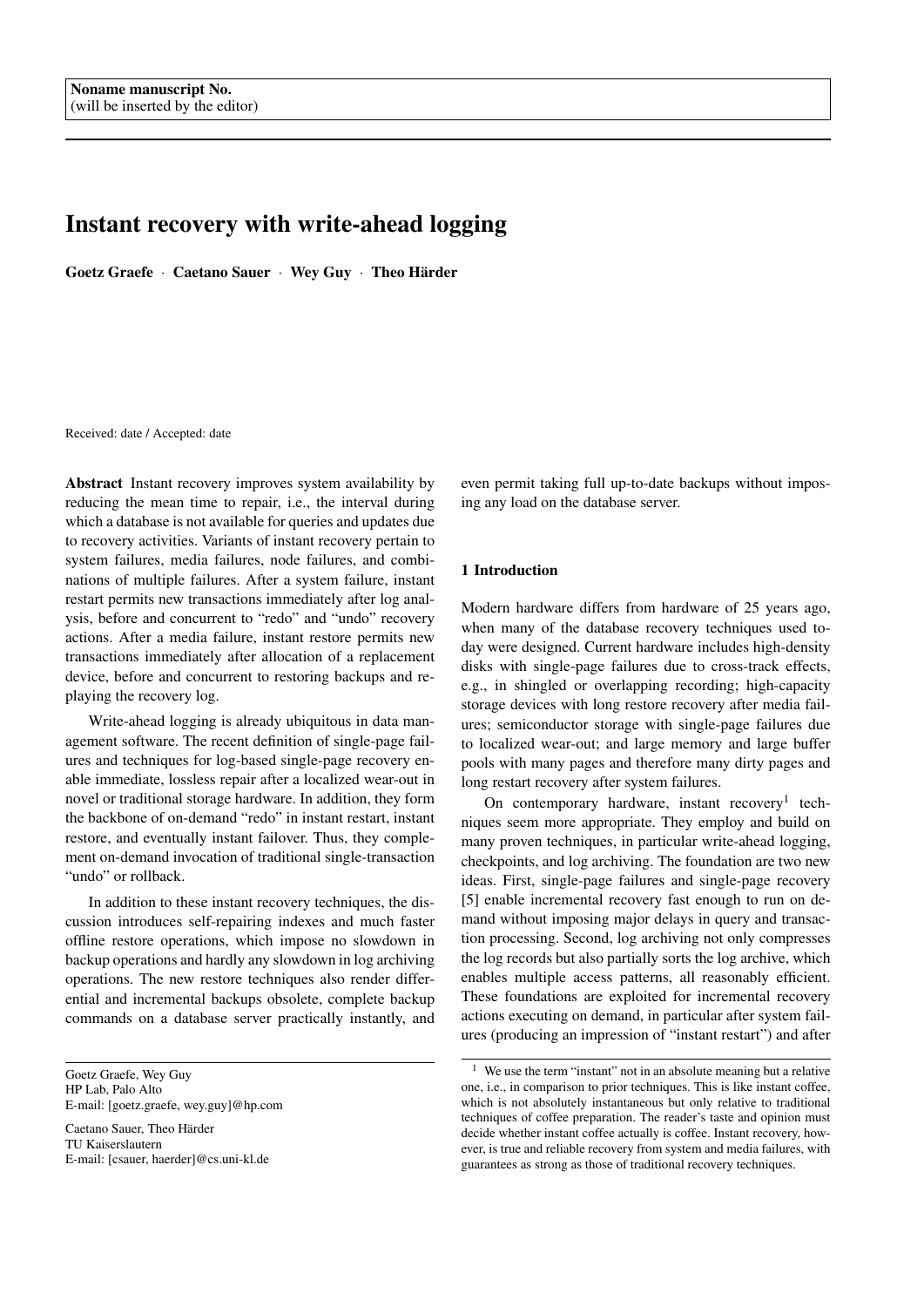media failures ("instant restore"). In addition to incremental recovery, new techniques speed up offline backup and offline restore operations. In particular, differential and incremental backups become obsolete and full backups can be created efficiently without imposing any load on the active server process.

The problem of out-of-date recovery methods for today's hardware exists equally for file systems, databases, key-value stores, and contents indexes in information retrieval and internet search. Similarly, the techniques and solutions discussed below apply not only to databases, even if they are often discussed using database terms, but also to file systems, key-value stores, and contents indexes. In other words, the problems, techniques, and solutions apply to practically all persistent digital storage technologies that employ write-ahead logging.

## 2 Single-page failure and repair

Modern hardware such as flash storage promises higher performance than traditional hardware such as rotating magnetic disks. However, it also introduces its own issues such as relatively high write costs and limited endurance. Techniques such as log-structured file systems and writeoptimized B-trees [3] might reduce the effects of high write costs and wear leveling might delay the onset of reliability problems. Nonetheless, when failures do occur, they must be identified and repaired.

## 2.1 Single-page recovery

Single-page recovery uses a page image in a backup and the history of the page as captured in the recovery log, specifically the "redo" portions of log records pertaining to the specific database page. Efficient access to all relevant log records requires a pointer to the most recent log record and, within each log record, a pointer to the prior one. In a system that ensures exactly-once application of log records to database pages by means of PageLSN values [11], this is equivalent to saving, in each log record, the prior PageLSN value of the affected database page.

Figure 1 shows a few log records in a recovery log including the per-transaction log chains (transactions T1 and T2) and the per-page log chains (database pages 4 and 7). Varying from the ARIES design, log records describing "undo" (rollback log records) point to the original "do" log records in order to reduce redundant information in the log. Incidentally, this design permits compensation log records of uniform size and therefore enables accurate preallocation of log space for an eventual rollback – with that, a transaction abort cannot fail due to exhausted log space. In the example shown in Figure 1, both rollback log records

have equal values for the per-transaction pointer and the perpage pointer, with an obvious opportunity for compression. The sequence of log records for page 4, slot 6 implies that transaction T1 released locks incrementally while rolling back. An aborted transaction ends with a commit record after it has "updated back" all its changes in the database. If a transaction ends with no change in the logical database contents, there is no need to force the commit record to stable storage – this applies both to system transactions (similar to "top-level actions" in ARIES) and to aborted user transactions.

While some commercial systems already include the prior PageLSN in each log record, e.g., Microsoft SQL Server, others do not. Thus, an argument could be made that the per-page chain of log records increases individual log records and thus a systems overall log volume and bandwidth requirements. It turns out, however, that all systems unnecessarily include per-transaction chains of log records in the persistent recovery log. Instead, it is sufficient to retain this per-transaction information in memory. During restart after a system failure, log analysis can re-create the required information from checkpoint log records and the individual log records between checkpoint and system crash.

The original proposal for single-page failures suggests a "page recovery index" for each database or each table space. With an index entry for each page in the database or table space, an entry in the page recovery index points to the most recent log record for each database not in the buffer pool. In other words, each time the buffer pool writes a dirty database page to storage, an entry in the page recovery index requires an update with a new LSN value.

## 2.2 Self-repairing B-trees

Self-repairing indexes [6] combine efficient (yet comprehensive) detection of single-page faults with immediate single-page recovery. Comprehensive fault detection requires in-page checks as well as cross-page checks. In a self-repairing B-tree index, each node includes low and



Fig. 1 Example log contents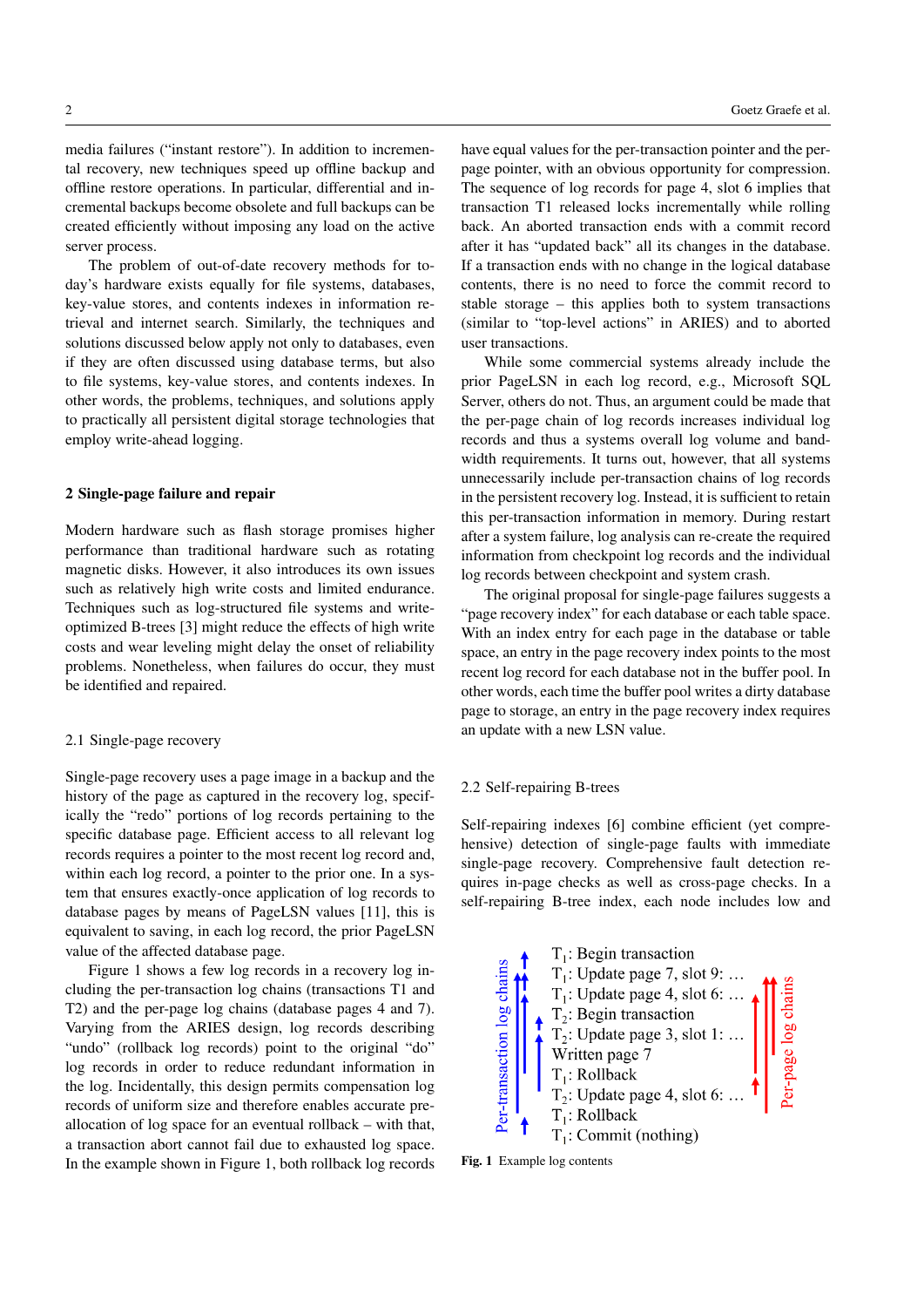high fence keys that define the node's maximal permissible key range. Along the left and right edges of the B-tree, these fence keys have values  $-\infty$  and  $+\infty$ , including in the root node. In all other nodes, a node's fence keys equal two keys in the node's parent, i.e., typically branch keys. A node and its leftmost child share the same low fence key value; a node and its rightmost child share the high fence key value. Moreover, for both fault detection and repair, each parent-to-child pointer in a self-repairing B-tree carries an expected PageLSN value for the child page. For simplicity of maintenance, this requires that there be at all times only a single pointer to each page as in Foster B-trees [5].

## 3 System failure and restart

Database system failures and the subsequent recovery disrupt many transactions and entire applications, usually for an extended duration. For those failures, new on-demand "instant" recovery techniques reduce application downtime from minutes or hours to seconds.

The top of Figure 2 illustrates the three traditional phases of system recovery and some typical durations. The bottom of Figure 2 illustrates application availability after a restart using prior approaches and using the new technique. Top and bottom share a common timeline. The important observation is that previous techniques enable query and transaction processing only after the "redo" recovery phase or even after the "undo" recovery phase, whereas instant recovery permits new queries and update transactions immediately after log analysis. If log analysis takes one second and "redo" and "undo" phases take one minute each, then instant recovery reduces the time from database restart to processing new transactions by about two orders of magnitude compared to both traditional implementations and the ARIES design. Reducing the mean time to repair by two orders of magnitude adds two nines to application availability, e.g., turning a system with 99% availability into one with 99.99% availability.

Immediately upon system restart, instant recovery performs log analysis but invokes neither "redo" nor "undo" recovery. Log analysis gathers information both about pages requiring "redo" and about transactions requiring "undo". Thus, log analysis restores essential server state lost in the system failure, i.e., in transaction manager and lock man-

| <b>Traditional recovery from a system failure</b><br>Log |                                  |                                                                                                             |  |
|----------------------------------------------------------|----------------------------------|-------------------------------------------------------------------------------------------------------------|--|
| analysis "Redo" phase                                    |                                  | "Undo" phase                                                                                                |  |
|                                                          |                                  | $\left[\sim\right]$ sec] $\left[\sim\right]$ min] $\sim$ $\sim$ $\left[1 \text{ sec} - 1 \text{ hr}\right]$ |  |
|                                                          |                                  |                                                                                                             |  |
|                                                          | New transactions after a restart | Traditional                                                                                                 |  |
| Instant                                                  | <b>ARIES</b>                     | implementations'                                                                                            |  |
| recovery                                                 | design                           |                                                                                                             |  |

Fig. 2 Restart phases and new transactions

ager. The buffer pool gathers information about dirty pages. This information does not include images of pages, i.e., random I/O in the database is not required. For efficiency of subsequent recovery, log pages and records should remain in memory after log analysis.

In preparation of "undo" recovery, log analysis tracks the set of active transactions and their locks. It initiates this set from the checkpoint log record. When log analysis is complete, it has identified all transactions active at the time of the crash and their concurrency control requirements. The lock manager holds these locks just as if the transactions were still active. Note that conflict detection is not required during log analysis; the recovery process may rely on successful and correct detection of lock conflicts during transaction processing prior to the crash.

In preparation of "redo" recovery, log analysis produces a list of pages that may require "redo" actions. It initiates this list from the checkpoint log record, specifically the list of dirty pages. Log analysis registers those pages without I/O and thus without page images in memory. In other words, the buffer pool must support allocation of descriptors without page images. While registered for "redo" recovery, a page must remain in the buffer pool. For each such page, the registration includes the expected PageLSN value, i.e., the last log record pertaining to the database page found during log analysis. During log analysis, i.e., the scan over all log records between the last checkpoint and the crash, log records describing page updates (including formatting of newly allocated pages) add or modify registrations of database pages. Log records describing completed write operations unregister the appropriate database page.

When an application requires one of the registered pages but the page image in the database is older than the expected PageLSN included in the registration, the buffer pool invokes single-page "redo" recovery. Once single-page "redo" recovery is complete, it rescinds the registration, which prevents future "redo" attempts for this page.

Upon a lock conflict between new and old (pre-crash) transactions, the first question is whether the old transaction has participated in a two-phase commit and is waiting for the global commit decision – in those cases, the new transaction must wait or abort. Otherwise, the old transactions can roll back using standard techniques, i.e., invoking "undo" (compensation) actions and logging them. If transaction rollback touches a database page registered in the buffer pool as requiring "redo" recovery, rollback invokes the appropriate single-page recovery before the transaction rollback resumes. As usual, when a transaction rollback is complete, the transaction writes a log record (it "commits nothing" with no need to force the log record immediately to stable storage), releases its locks, and frees its in-memory data structures.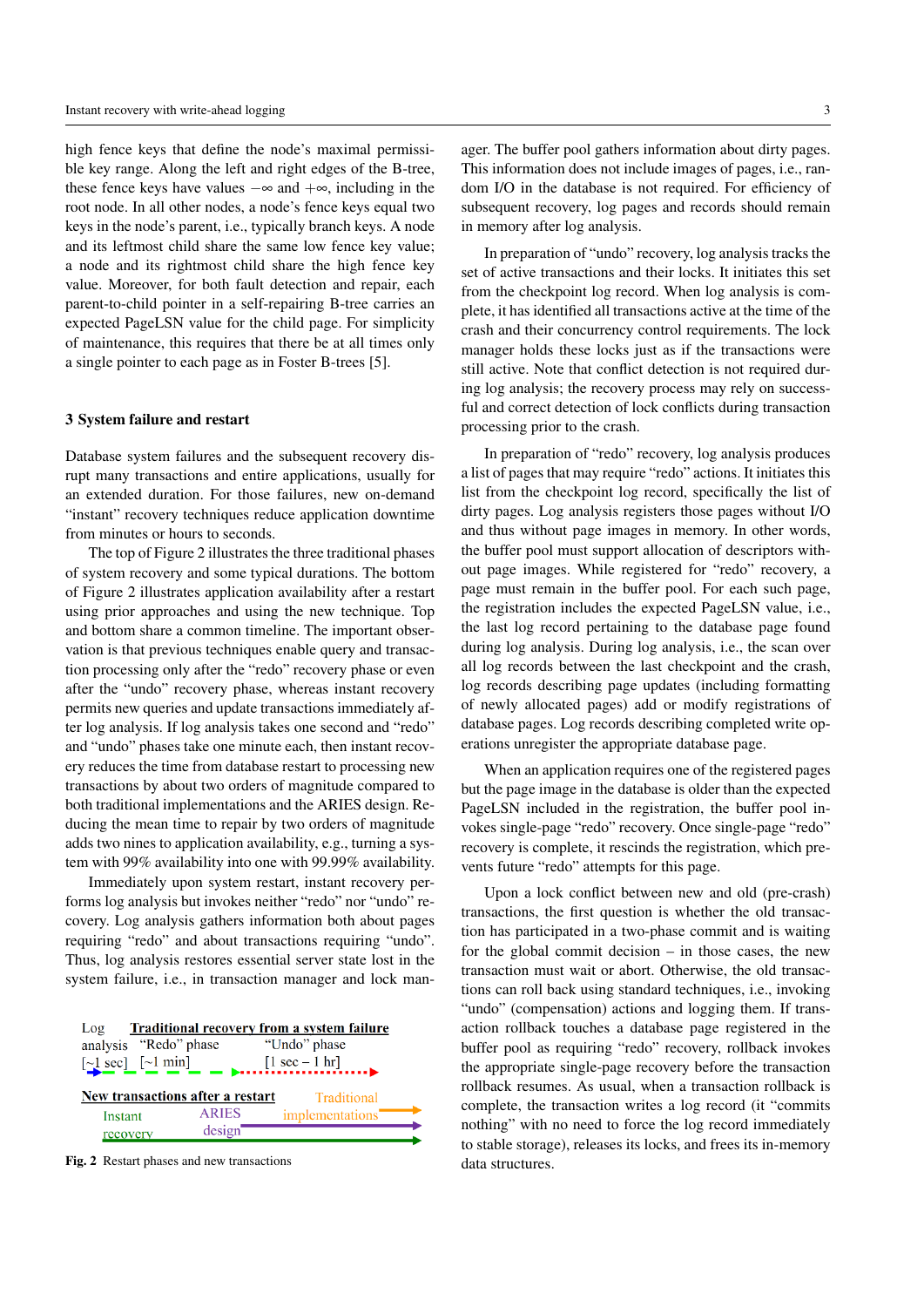# 4 Media failure and restore

After detection of a media failure, the first step is provisioning of a replacement device, hopefully a spare that is formatted but empty. Traditional restore operations require multiple phases: copying a full backup (perhaps a week old), adding modified pages from incremental backups (perhaps from every day since the full backup), log analysis (to determine incomplete transactions that require rollback), log replay ("redo" of hours of recovery log in order to ensure durability of committed transactions that modified the failed media), and finally rollback of incomplete transactions (for transaction-consistent restore). Optimizations merge pages from full backup and incremental backups in a single restore phase and sort log records by their affected database page such that log replay and transaction rollback requires only a single sweep over the replacement media.

#### 4.1 Single-pass restore

Our design for single-pass restore goes two steps further. First, during transaction processing, it writes the standard recovery log but when archiving the recovery log, it applies run generation logic (the first phase of external merge sort). Thus, a log archive is partitioned into epochs (perhaps one minute to one hour of log records per partition) and within each partition, log records are sorted by their affected database page. Run generation with replacement selection (a priority queue) is a continuous process built into the log archiving logic. Second, during media restore operations, our design merges not only page images from backups but also the runs in the log archive with each other and with the backup pages. Thus, each page written to the replacement device is immediately fully up-to-date and recovered. If run generation during transaction processing uses very limited memory and CPU power, intermediate merge steps, e.g., once a day, can reduce the number of runs (partitions) in the log archive such that a restore operation requires only a single merge step.

### 4.2 Instant restore

For practically immediate availability after a media failure (assuming immediate availability of an empty replacement device), the logic of single-pass restore can run on demand. The required indexes on backups and log archive can be a side effect of backup and log archiving – note that both processes write their output sorted on page identifier, which permits almost free creation of sorted indexes. Media recovery can run for individual pages or, for efficiency and higher bandwidth, in groups of contiguous pages. A simple and practical policy recovers contiguous database pages

until it reaches a database page already restored or until an active transaction requires a database page not yet restored. In other words, instant restore uses the logic of single-pass restore but in multiple segments chosen on demand instead of in a single contiguous run.

## 5 Multiple failures

The presence of a first failure or inconsistency suggests that another failure or inconsistency is likely due to a common underlying cause. For example, if a code defect in low-level concurrency control (latching) causes an inconsistent page image during a period of high system load, it is likely to affect more than a single page. Similarly, if a programming error (perhaps in an unrelated application) causes a system crash, running the same applications after a system restart may cause another crash.

A system failure during system restart (after a prior failure) requires precisely the same recovery logic as the original system failure. The first restart may speed up a second restart, should it become necessary, by logging a system checkpoint immediately after log analysis and then frequently during restart. Such checkpoint log records reduce the log analysis effort during restart recovery from a system failure during a restart.

Similarly, a media failure during recovery from another, unrelated media failure merely requires running the restore logic for both failures using, of course, two replacement devices. A media failure of replacement media during restore merely requires restarting the restore logic with uncompromised replacement media.

Our long paper on instant recovery [4] also covers further combined failure modes, e.g., a media failure during restart or a system failure during restore.

## 6 Alternatives

The desire for instant recovery after failures is not new. For system restart, the promise of nonvolatile memory triggered early designs [7–9] as well as recent ones [12]. In contrast, all techniques described above rely on write-ahead logging, which any transactional system needs for cases of transaction failure and transaction rollback, and work with all storage technologies (except tape), from traditional disks and disk arrays to flash storage and non-volatile memory. For media restore operations, Gray [2] proposed sorting and merging log records to turn a "fuzzy dump" into a "sharp" one, i.e., to turn an online backup into one with only committed transactions, and some IBM products sort and aggregate log records prior to log replay [1, 10]. In contrast, single-pass restore divides the sort into run generation during log archiving and merging during restore